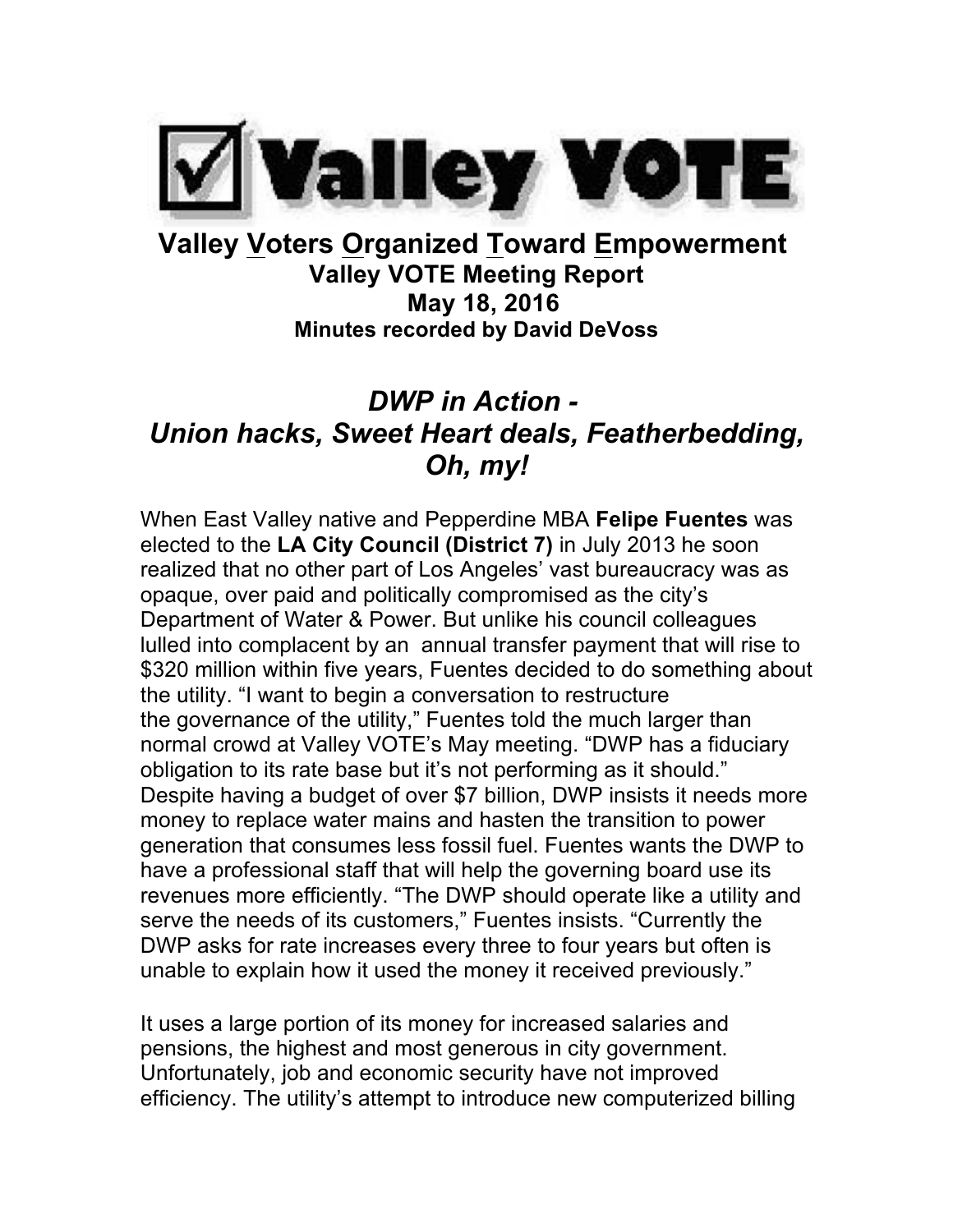procedures was an economic and public relations fiasco. DWP's civil service employes have little accountability and often take five to nine months to make a decision. Often union employees ask for money they have no ability to spend. "The board needs a professional staff that can make an independent analysis," Fuentes adds. "We have to eliminate civil service so DWP can be in charge of its own people. Salaries are completely out of whack because they are negotiated by the Mayor and Council, neither of which knows how to mange a utility. Elected officials have a role to play but they shouldn't manage minutiae."

Fuentes presently is gaining support for a local ballot initiative that will make DWP more accountable. Says Fuentes" "No matter what we do water and power will get more expensive. A professional staff that does some benchmarking against other utilities should be able to manage the increases more professionally."

## **Porter Ranch – Fighting for Fresh Air**

Porter Ranch is a bucolic bedroom community in the Northwest San Fernando Valley with beautiful homes, manicured lawns and excellent schools. What you do not see there, however, are joggers. They mostly have disappeared since a massive October 23, 2015 natural gas leak from 115 Aliso Canyon oil wells enfeebled the community. "Three days passed before the gas company admitted there was a toxic benzene and toluene leak," remembers **Kristina Zitkovich** of the *Save Porter Ranch* organization. "My daughter got dizzy, my Mother developed headaches. Nobody knew we were being poisoned."

Southern California Gas capped one of its wells so Save Porter Ranch asked that the remaining 114 be tested. Residents wanted a six-point check on each well; the Assembly reduced that to two points. Now SoCal Gas is objecting to the reduced standards, arguing that summer brownouts will occur if it is not allowed to reopen the Aliso Canyon storage facility.

Zitkovich argues that SoCalGas should close the Aliso Canyon natural gas storage facility and pipe gas in from Mexico and down from Santa Clarita, which has a gas facility about a quarter of the size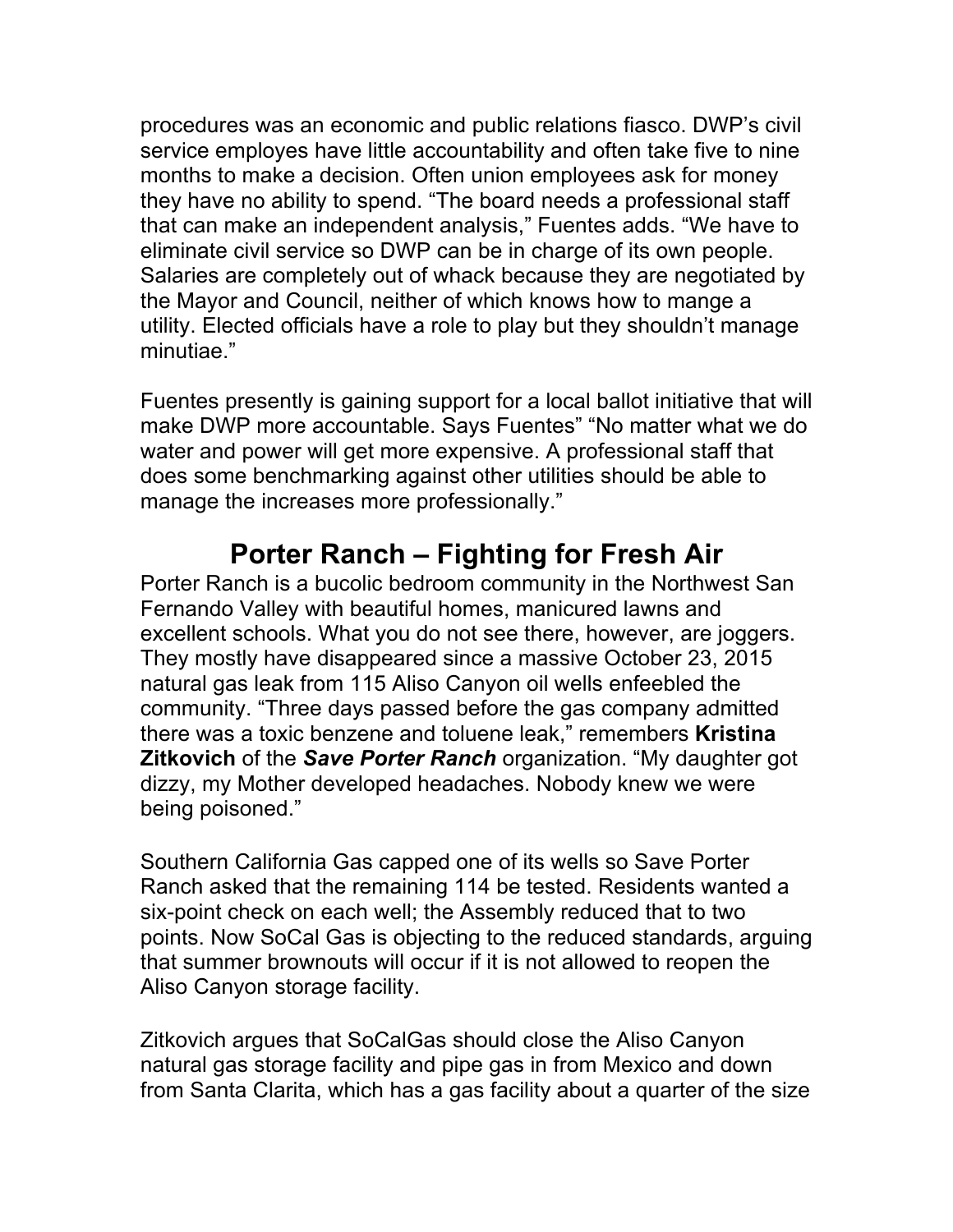of Aliso Canyon. The problem is that there is no gas pipeline from Santa Clarita to LA, where most of the natural gas is needed.

For 20 years, LA had a contract to buy gas from the Aliso Canyon field. The contract expired three years ago but the gas continued to flow since it was convenient for everybody. The October leak exposed the lack of maintenance. *Save Porter Ranch* has a champion in US Congressman Brad Sherman, who is about the only politician demanding remedial action.

"SoCalGas is attempting to pass through to Los Angeles area consumers the cost of the gas leak, which resulted from their own negligence," says Sherman. "They have decided they don't want to pay for the cleaning protocol that the L.A. County Public Health Department says is necessary to make homes safe.

"When it comes to the L.A. County Department of Public Health, SoCalGas has a process of both *relying* and *defying*. They *rely* on LA County Department of Public Health when they say that Porter Ranch residents can safely return to their homes and should no longer receive relocation assistance. But they *defy* L.A. County Department of Public Health directive to pay for the cleaning protocol necessary to make Porter Ranch homes safe."

"You might think responsible adults would fix the problem they created but it's hard to get local politicians, much less SoCalGas to take a meeting," fumes Zitkovich. She won't have that problem with Brad Sherman since he's a resident of Porter Ranch.

#### **Vic Viereck - Parks & Rec Parcel Tax**

The County Board of Supervisors is having an ordinance drafted to put a new Los Angeles County Parks and Recreation tax on the November 2016 ballot. Although our parks certainly need financial support, it appears the new parcel tax will cause a hefty increase in the existing parcel tax.

The Supervisors are considering a 35-year parcel tax of 3 to 5 cents on each of the 6.4 billion square feet of developed real estate in the county. In addition to a significant increase from the recently expired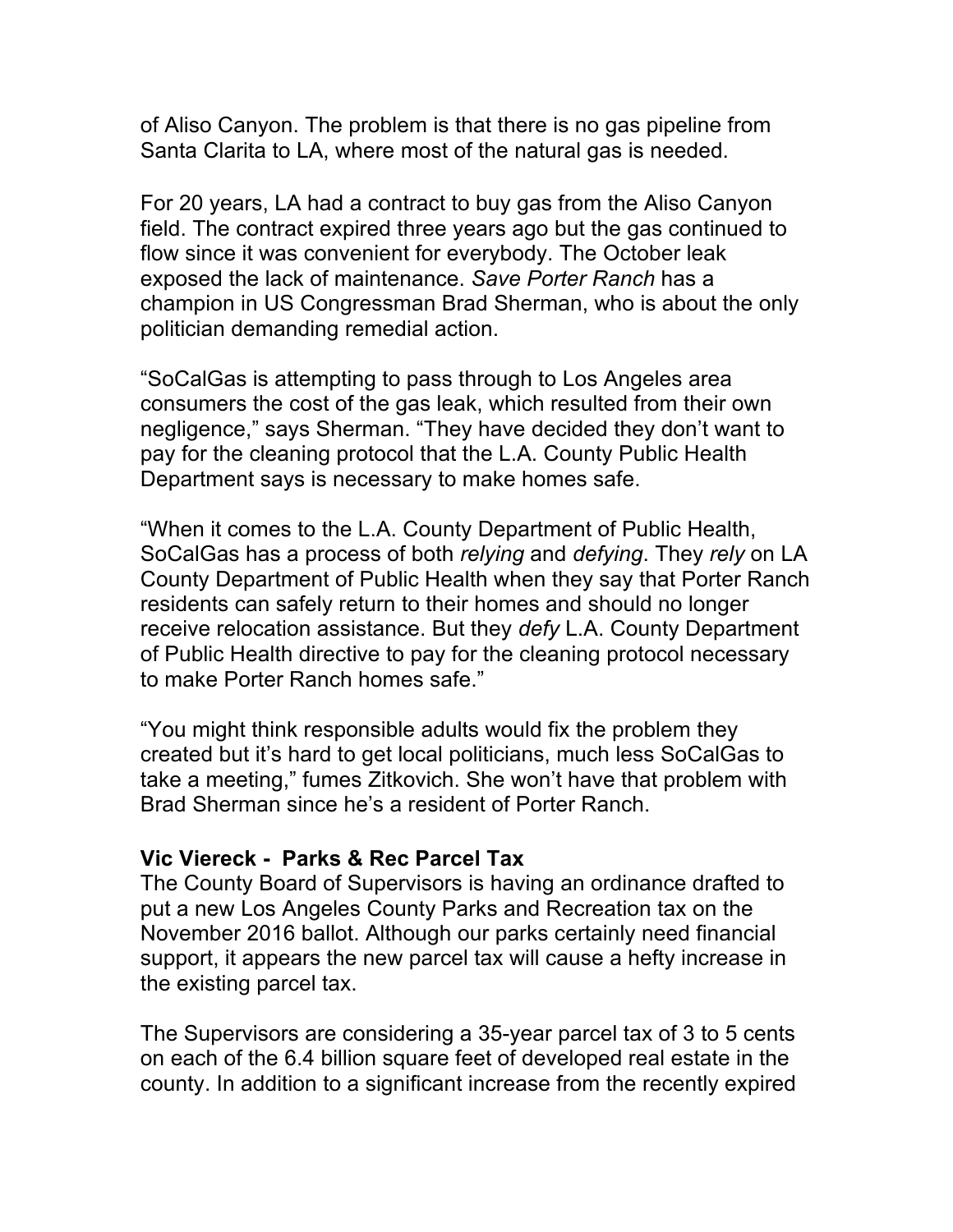parcel tax, the newly proposed tax will include CPI- based increases in the rate. Considering that the new tax rate would be on what is called developed real estate in the County, it appears that the tax would only be assessed on ground real estate covered by buildings and other structures.

Property owners can get a strong comparison of the old tax (which is on our property tax statements) and the new tax rate by multiplying the 3 or 5 cents a square foot by the covered land at their properties. It's already a big increase.

It also appears that some of the new tax revenues could be spent on some other purposes meaning the new parcel tax could be a lot more than the tax being replaced.

#### **Ralph Kroy - Sunshine Canyon Landfill**

The landfill continues to receive more complaints and violations from citizens and the Southern California Air Quality Management District, SCAQMD. Since January 2009 thru March 2016, the SCAQMD has received 9,068 complaints and has issued 180 Notices of Violations (NOVs).

The new acting head of the SCAQMD (Wayne Nastri) and his Directors for Engineering & Compliance and for Planning & Rules held a Town Hall Meeting on the evening on April 16, 2016, at the Van Gogh Street Elementary School in Granada Hills to discuss the large number of odor complaints caused by Sunshine Canyon Landfill and attempt to explain the high levels of toxic volatile organic compounds (VOCS) that are present in the escaping methane. Over one hundred neighbors attended. The SCAQMD acknowledged that there was a real odor problem, and that the agencies in charge have not been solving the problem. The Sunshine Canyon Landfill - Local Enforcement Agency, (SCL-LEA) who was present at the meeting and is in charge of seeing that the landfill meets all the State's requirements for operating the landfill continues to say that the landfill is meeting the requirements of its Solid Waste facilities Permit (SWFP) while claiming that the SCAQMD is responsible for enforcing the air quality and not them. Interestingly, on the very same day of the meeting, there were 51 calls into the SCAQMD from residents and from the school, and some of the SCAQMD staff that had arrived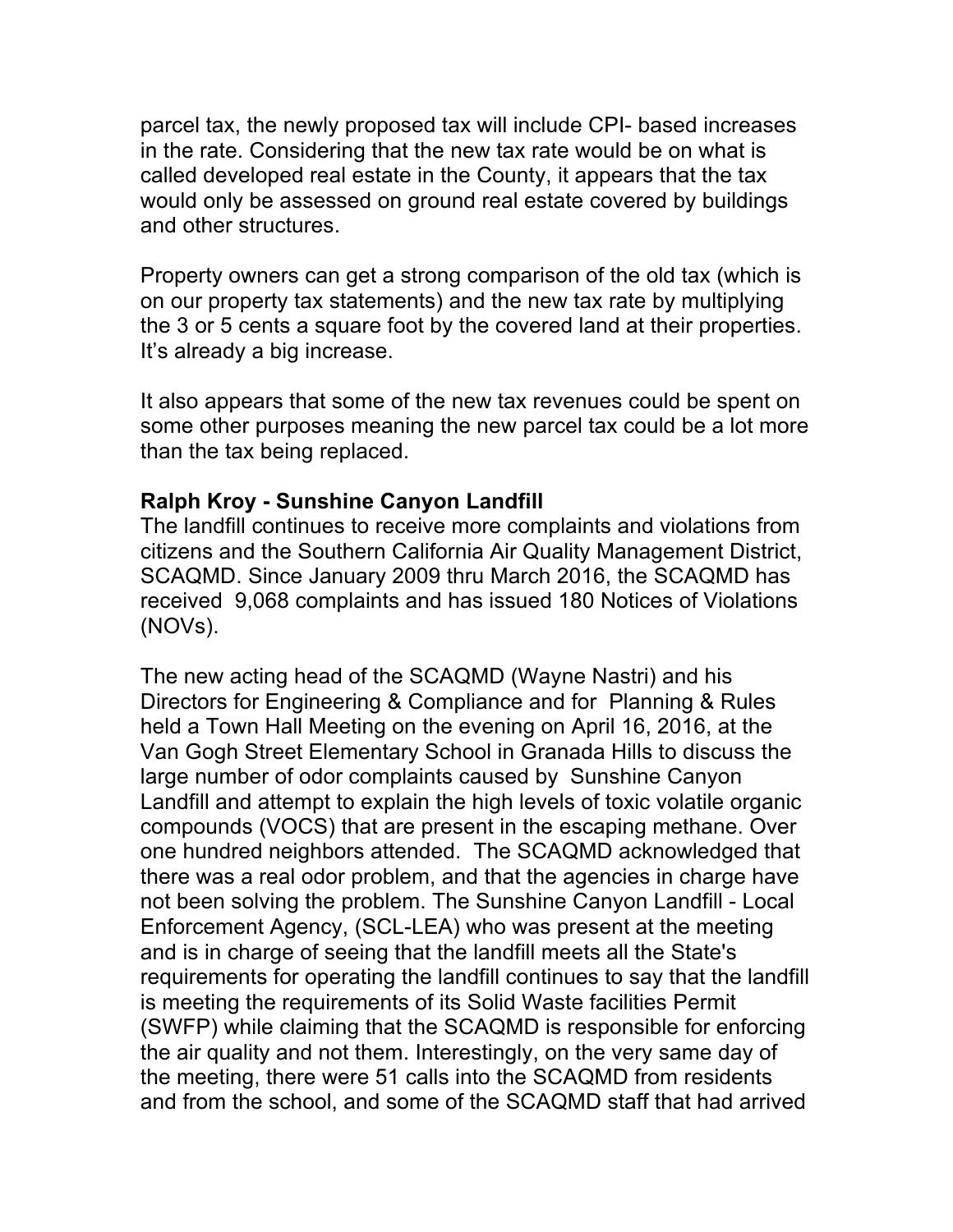early were treated to the stench that the community has had to put up with on a nearly daily basis for over 7 years, while the current landfill manager, Rob Sherman, continues to claim that if there are any odors coming from the landfill "they are faint and fleeting".

The audience was given an opportunity to speak, and they were not shy. Many suggestions were presented, including that the landfill reduce, or stop putting in more trash until they get the gas collection system under control and /or stop the odors. Historically, the landfill which reopened on the City side in 2006 did not build an adequate collection system to collect and treat the methane gas being produced even though BFI/Republic's design plans required a much more robust system. So here we are with the landfill playing the catchup game at the expense of the neighbors and the school, and raking in huge profits.

Another Town Hall meeting with the SCAQMD is scheduled at the school for June 9, 2016at 6:30 p.m.

#### **Ernie Hilger - Veterans Housing Update**

On April 24, 2016 there was a *Veterans Service Organizations, (*VSOs) and Elected Official Joint Meeting at the West LA VA . Good Meeting - Intros/management style/Informative/balanced/ informative/- Distributed a draft organization chart for the Executive Leadership Team. The Executive Leadership Team Members present gave brief bios and took questions. There were seven executive team Members present in the draft organization document presented. Their purpose is to manage the greater Los Angeles VA and its catchment area approximately 240 square miles.

Ann Brown, the newly appointed Director of the Greater Los Angeles Healthcare System serving 90,000 veterans patients and their dependents distributed a draft organization chart for the new Executive Leadership Team. ---- There were seven Executive Leadership Team members present at the meeting. The new leadership and organization structure was discussed. Ann Brown mentioned in passing the target date for passage of H.R. 3484 is May 30, 2016. After passage, construction of permanent facilities will begin.

The first construction will be for women veterans with children. *It will be one of five villages set up to permanently house veterans. The*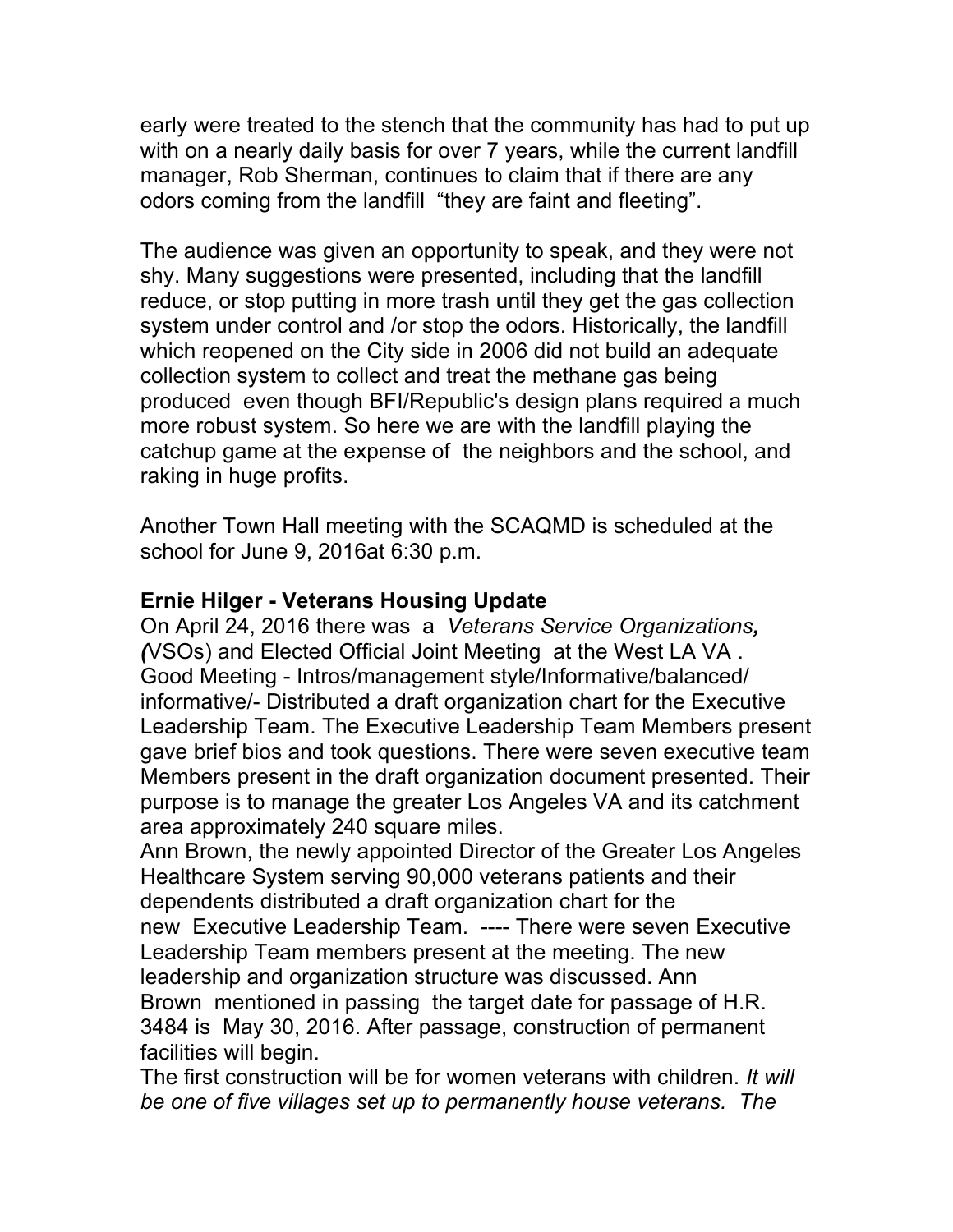*specific location on the West LA VA campus is yet to be finalized* The Veterans Service Organizations (VSOs) present gave constructive inputs on a wide range of topics. The chartered Veterans Service Organization's positive, and constructive inputs were received well by the Executive Leadership Team. The importance of two way communication was focused on with examples given of miscues. The Community Veterans Engagement Board (CVEB) was discussed.

The closing for Personnel Search for Executive Director Community Engagement & Reintegration Services (Homeless Programs, Domiciliary Programs, Outreach Programs) was on 4/24/2016 (this is the second solicitation).

About 40-50 persons were present at the meeting representing Veterans Service Organizations (VSOs) and elected State and Congressional representatives.

The Director made the announcement that a 501C3 entitled **"1887 501C3"** has been formed by the private sector for the purposes of redoing the Chapel and three other Historic Buildings on the West LA VA campus. The technical presentation on Parkinson's Disease was excellent and is a good example of "BEST PRACTICES" which could be easily implemented across the VA health care system.

### **Sound Off !**

Valley Vote's has added a public comment period to its monthly meeting. Coming toward the end of the meeting, Sound Off! will give members and guests an opportunity to briefly voice their opinions and concerns in brief two-minute presentations. Members attending our meeting will have the opportunity to discuss their concerns.

-----------------------------

The press and public are invited to attend the next meeting of Valley VOTE on Monday, June 20, 2016 at Galpin Ford.

-----------------------------

### **Valley VOTE Mission Statement**

*Valley VOTE (www.valleyvote.org)* is a diverse coalition of San Fernando Valley residents, business people, educators, community activists, and organizations committed to exploring and fostering the implementation of programs that empower the people of the San Fernando Valley to improve local governance, education and public participation on policy matters. We meet monthly to address key policy